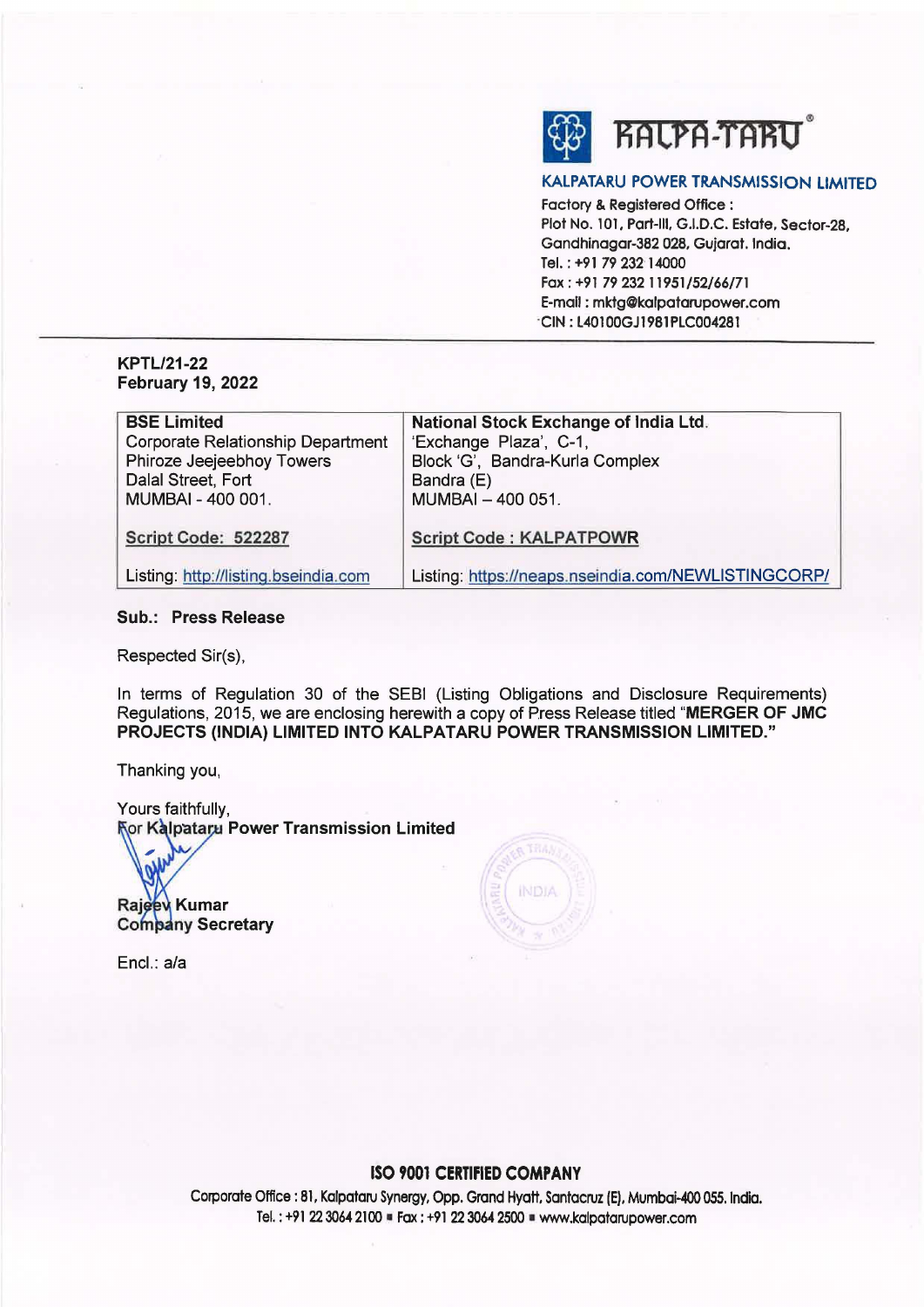

# MERGER OF JMC PROJECTS (INDIA) LIMITED INTO KALPATARU POWER TRANSMISSION LIMITED

TO CREATE ONE OF INDIA'S LARGEST EPC COMPANIES IN THE AREAS OF POWER TRANMISSION, BUILDINGS & FACTORIES, RAILWAYS, OIL & GAS, WATER AND HEAVY CIVIL

- *Transaction between Kalpataru Power Transmission Limited (KPTL) and JMC Projects (India) Limited (JMC) is an all-equity merger; Shareholders of JMC (other than KPTL) shall be issued equity shares of KPTL in the ratio of 4:1*
- *The combination of KPTL and JMC by way of merger will create one of the largest EPC companies in India, with orderbook (including L1) in excess of Rs.37,000 Crore and project footprint spanning 67 countries*
- *Create an integrated entity with enhanced engineering, automated & mechanized processes, strong risk management framework, better project management tools and enhanced client reach*
- *Significant synergies to enhance shareholder value. Potential to drive further organic growth in core businesses by targeting large size projects, sectoral global expansion and enhanced competitiveness leading to better financial performance*
- *This will be a single listed entity with a strong balance sheet, simplified capital structure and with sector leading credit profile*

**Mumbai | Saturday, 19 February 2022** | The Board of Directors of Kalpataru Power Transmission Ltd. (KPTL) and JMC Projects (India) Ltd. (JMC) in their respective meetings held on 19<sup>th</sup> February 2022 have approved the scheme of amalgamation which inter alia provides for the merger of JMC with KPTL (Scheme). This merger brings together two leading organizations with unique sets of capabilities and complementary businesses in the current attractive EPC markets. The merger will accelerate growth and enhance value creation for all stakeholders.

Pursuant to the Scheme, JMC's shareholders (other than KPTL) will be allotted one share of KPTL against every four shares held by them in JMC.

## **Strategic Rationale: Complementing Strengths, Enabling Future Growth**

### **Scale and Strategic Diversification:**

The combined entity (post-merger) will possess a sectorally diversified portfolio of engineering and heavy construction capabilities, thereby creating one of the largest EPC companies in India with an estimated order book visibility (including L1) in excess of Rs. 37,000 Crore. This entity will be present across all high growth sectors, with significant capital allocation across Government spend in the year(s) to come.



CIN: L40100GJ1981PLC004281 | www.kalpatarupower.com

**Corporate Office** 7th Floor, Kalpataru Synergy, Opp. Grand Hyatt, Santacruz (E), Mumbai 400 055 Ph: 022 3064 5000 Fax: 022 3064 2500 **Factory & Registered Office** 101, Part III, GIDC Estate, Sector – 28, Gandhinagar 382028 Ph: 079 2321 4000 Fax: 079 2321 1966i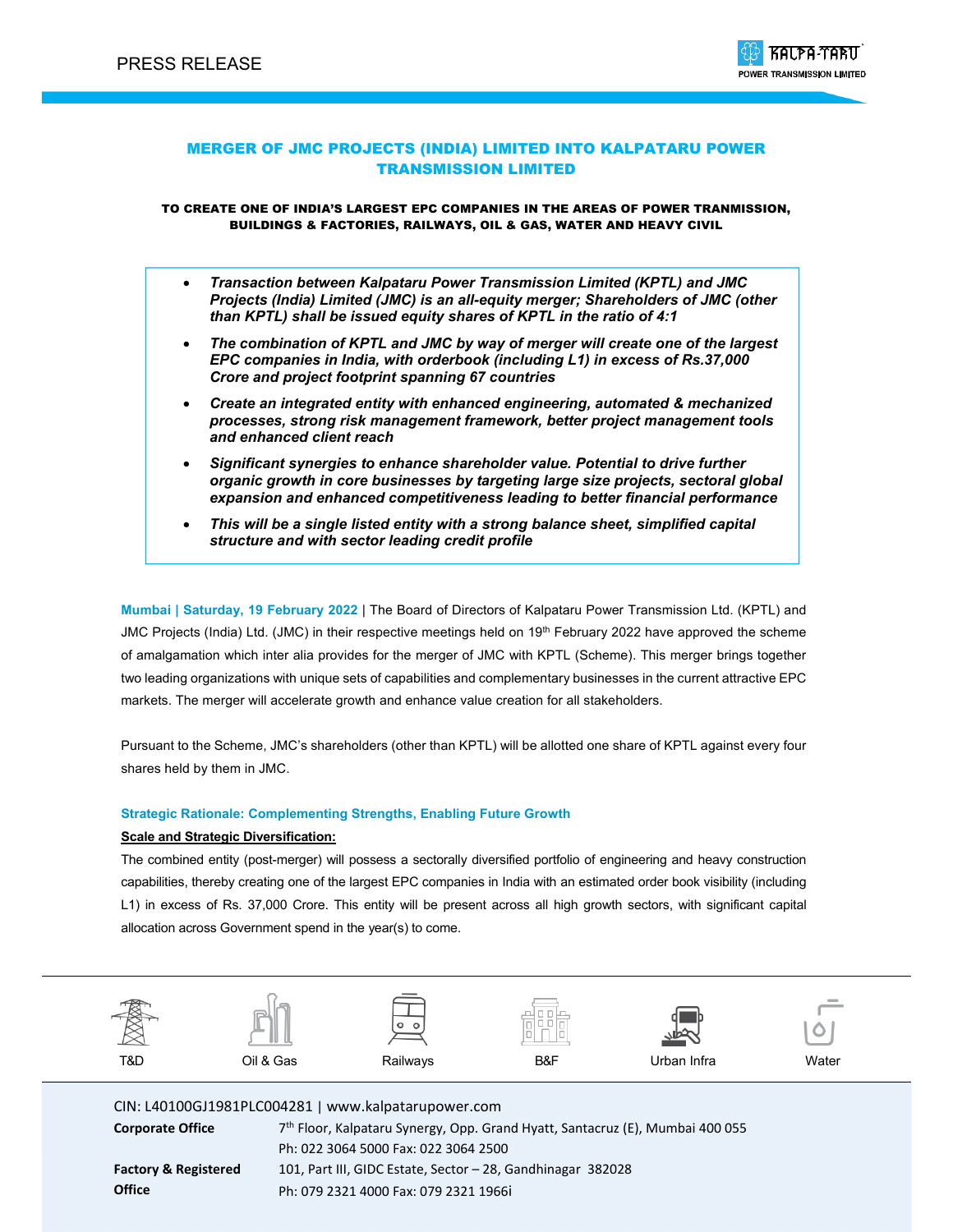The merger will also enhance KPTL's business portfolio and pre-qualifications by JMC's expertise in civil works business. At the same time, JMC will be able to leverage KPTL's expertise, global business access and financial flexibility, to pursue value-creating opportunities by expanding the current business and bid for large-size infrastructure projects. The merger will drive immense operational synergies and cross learnings, thereby improving competitiveness to increase scale and relevance both in India and international EPC markets.

## **Enhanced Global Market Presence:**

The combined entity will have footprints in over 65 countries across 5 continents. With JMC's proven civil works business capabilities, KPTL's strong global footprint with ability to deliver projects on a global scale will result in significant opportunities for growth in existing and new geographies. KPTL's local presence in Sweden and Brazil will also help to diversify into non-T&D businesses in these geographies.

## **Best-in-class Management and People Expertise:**

The combined entity will benefit from collective management expertise and one of the best-in-class workforces with deep expertise and strong complementary cultures. The collective management expertise, would in turn enhance the overall corporate capability, provide focused strategic leadership and ability to operate a large business structure. As a single organization, the collective workforce will benefit from expanded opportunities for career development and growth.

## **Financial Benefits:**

Post-merger, the combined entity will comprise of several high-growth businesses with leadership positions in T&D, B&F, Water, Railways, Oil & Gas Pipeline and Urban Infra, which provides balanced earnings visibility and a resilient portfolio.

The combined entity will be able to drive a lot of operational synergies and scale effectiveness in areas like procurement, supply chain and technology. Additionally, synergies will be achieved from the increased scale of the new organization, the sharing of best practices and cost reductions.

Further, the combined entity can maintain a strong balance sheet and credit profile, which has the potential to optimise liquidity and reduce cost of financing, leading to better profitability.

The success and scale of the combined business ensures funding capacity and flexibility for simultaneous investment in core business, debt reduction and capital return to shareholders. Our ethos of adopting a prudent approach towards maintaining a strong balance sheet, profitability focus, growth and industry leading credit profile will continue to be a force to reckon with.



CIN: L40100GJ1981PLC004281 | www.kalpatarupower.com **Corporate Office** 7th Floor, Kalpataru Synergy, Opp. Grand Hyatt, Santacruz (E), Mumbai 400 055 Ph: 022 3064 5000 Fax: 022 3064 2500 **Factory & Registered Office** 101, Part III, GIDC Estate, Sector – 28, Gandhinagar 382028 Ph: 079 2321 4000 Fax: 079 2321 1966i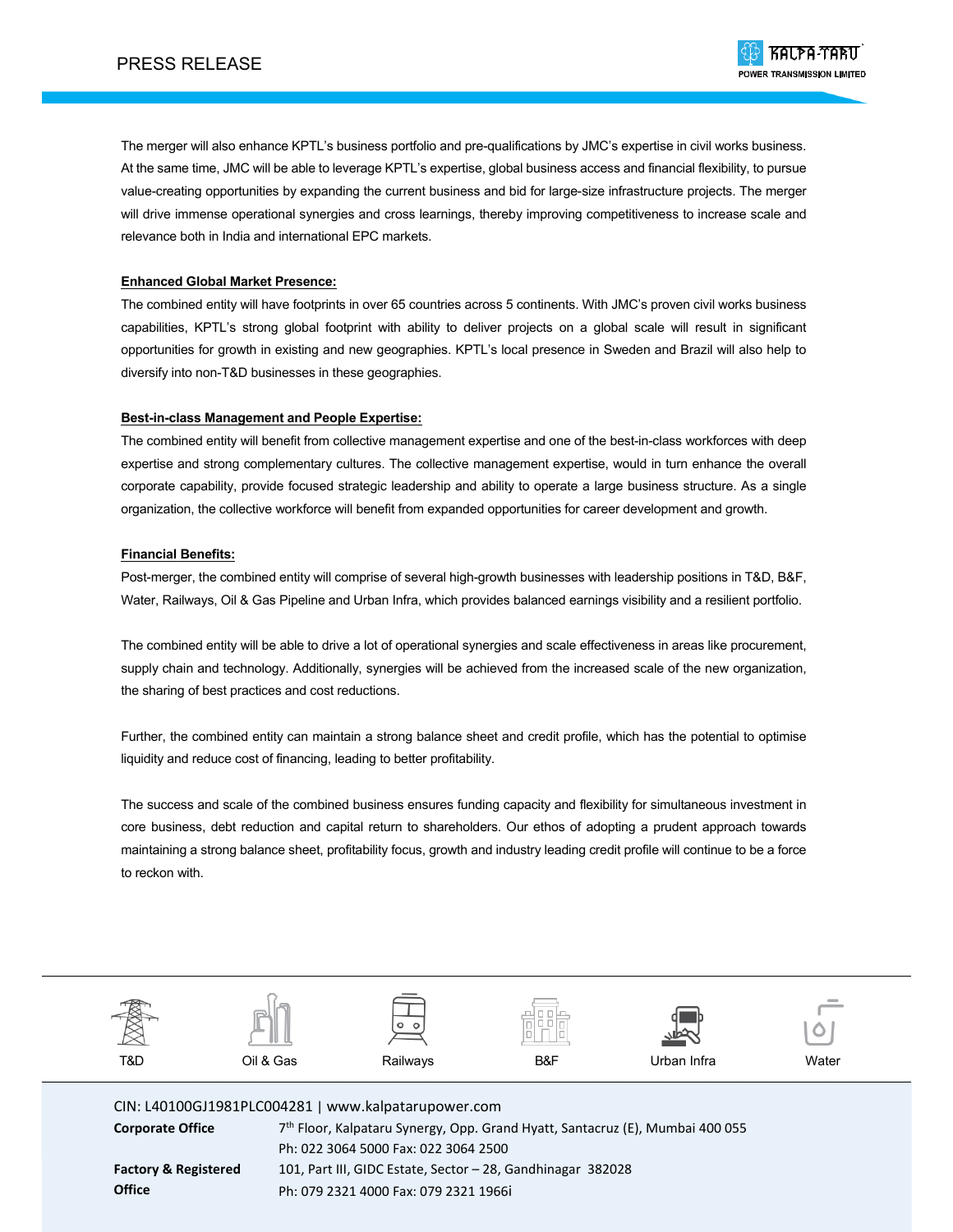Commenting on the merger, **Mr. Mofatraj Munot, Chairman, KPTL** said "Today, we have taken an important step in our efforts and vision to create a leading global EPC company. Over the past decade, at both KPTL and JMC, we have relentlessly focused to develop best in class project execution capabilities, robust systems and processes, strong leadership teams, strengthened balance sheet, diversified business lines and extended our geographical reach. By bringing together these two companies through merger, we are creating a strong platform to accelerate future growth, improve our competitive position and bring significant operational efficiencies. I am confident that the proposed merger of JMC into KPTL will enhance value for shareholders of both the Companies."

**Mr. Manish Mohnot, Managing Director & CEO, KPTL** said, "The merger of KPTL and JMC is a significant milestone for all of us, as both the entities come together to drive the next phase of growth and value creation. The combined businesses present a significant opportunity to increase scale and relevance both in India and international EPC market. KPTL has strong domestic and overseas presence with strong balance sheet and financial flexibility, while in high-growth civil business verticals, JMC provides a strong platform which is highly complementary to KPTL's strengths. KPTL and JMC will leverage each other's respective capabilities to create value for both our shareholders through a successful combination of our franchises.

KPTL will continue with its efforts to divest non-core investments in order to strengthen its balance sheet. We will drive a vision of being a USD 3 billion revenue organisation by 2025, with strong balance sheet and stable margins."

**Mr. Shailendra Kumar Tripathi, MD and CEO, JMC** expressed that the, "Merger of JMC with KPTL is an important step in our growth journey. KPTL brings several unique advantages and the merger will help in realization of combined benefits of the two companies. It will be an exciting journey for the group and has immense potential to create attractive value for our customers, employees and other stakeholders."

### **Timing and Approvals**

With the appointed date of 1<sup>st</sup> April, 2022, the merger process is expected to be completed in Q4FY23. The merger is subject to approvals from the Gujarat bench of Hon'ble National Company Law Tribunal, statutory authorities, stock exchanges, shareholders, creditors and such other authorities, as may be required.

### **Advisors**

- Independent Valuers: Ernst & Young (EY) for KPTL and Drushti R Desai (Partner at Bansi S. Mehta & Co.) for JMC
- Fairness Opinion: JM Financial for KPTL and Anand Rathi Advisors for JMC
- Legal Advisor: Khaitan & Co for KPTL and JMC



CIN: L40100GJ1981PLC004281 | www.kalpatarupower.com

| <b>Corporate Office</b>         | 7 <sup>th</sup> Floor, Kalpataru Synergy, Opp. Grand Hyatt, Santacruz (E), Mumbai 400 055 |  |  |  |
|---------------------------------|-------------------------------------------------------------------------------------------|--|--|--|
|                                 | Ph: 022 3064 5000 Fax: 022 3064 2500                                                      |  |  |  |
| <b>Factory &amp; Registered</b> | 101, Part III, GIDC Estate, Sector - 28, Gandhinagar 382028                               |  |  |  |
| Office                          | Ph: 079 2321 4000 Fax: 079 2321 1966i                                                     |  |  |  |
|                                 |                                                                                           |  |  |  |